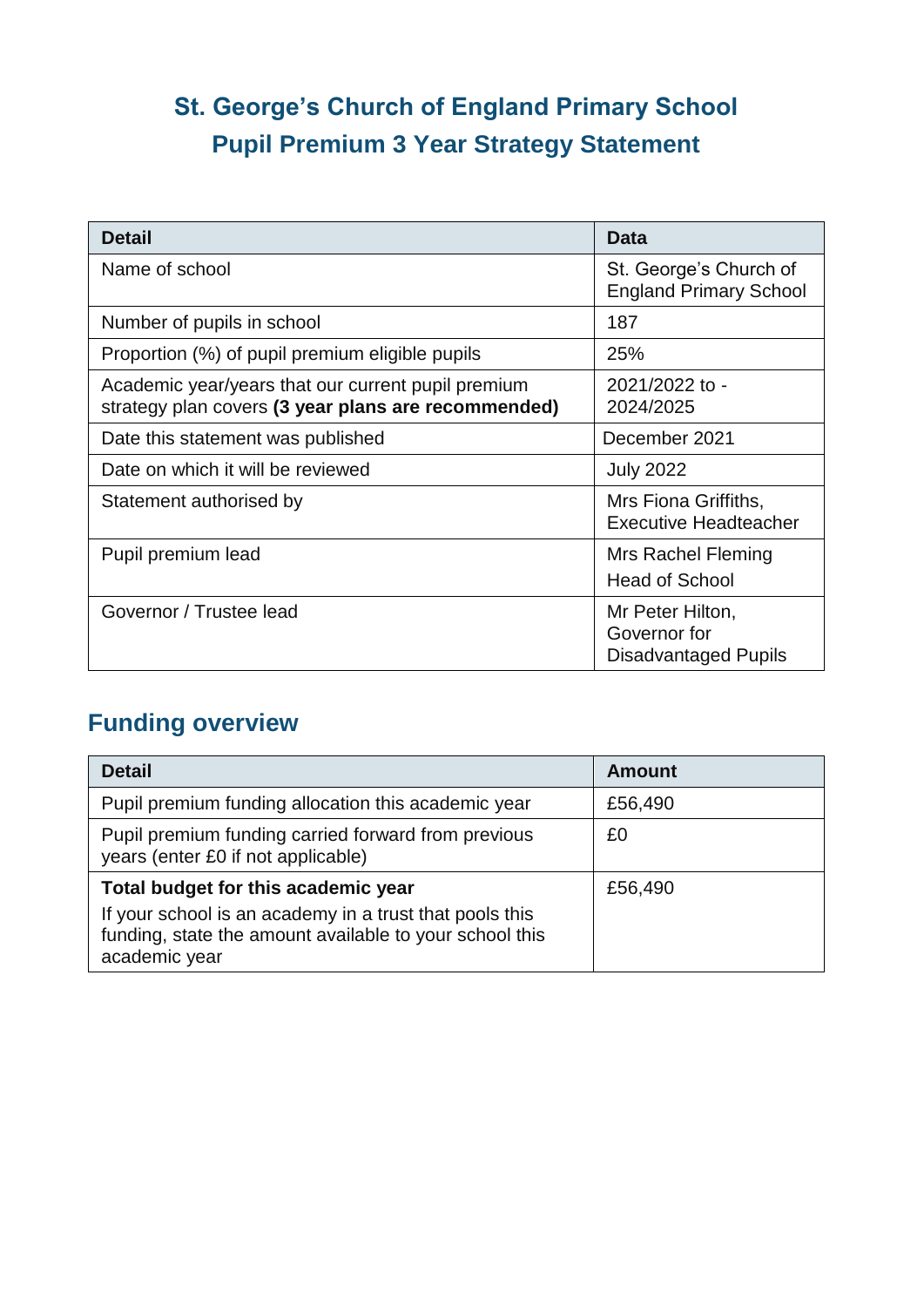# **Part A: Pupil premium strategy plan**

## **Statement of intent**

Our intention is that all pupils, irrespective of their background or the challenges they face, make good progress and achieve high attainment across all subject areas. The focus of our pupil premium strategy is to support disadvantaged pupils to achieve that goal, including progress for those who are already high attainers.

We will consider the challenges faced by vulnerable pupils, such as those who have a social worker and young carers. The activity we have outlined in this statement is also intended to support their needs, regardless of whether they are disadvantaged or not.

Quality-first teaching is at the heart of our approach, with a focus on areas in which disadvantaged pupils require the most support. We use a 'first and best' approach. This is proven to have the greatest impact on closing the disadvantage attainment gap and at the same time will benefit the non-disadvantaged pupils in our school. Implicit in the intended outcomes detailed below, is the intention that non-disadvantaged pupils' attainment will be sustained and improved alongside progress for their disadvantaged peers.

Our strategy is also integral to wider school plans for education recovery, notably in its targeted support through the National Tutoring Programme for pupils whose education has been worst affected, including non-disadvantaged pupils.

Our approach will be responsive to common challenges and individual needs, rooted in robust diagnostic assessment, not assumptions about the impact of disadvantage. The approaches we have adopted complement each other to help pupils excel. To ensure they are effective we will:

- ensure disadvantaged pupils are challenged in the work that they're set
- act early to intervene at the point need is identified
- adopt a whole school approach in which all staff take responsibility for disadvantaged pupils' outcomes and raise expectations of what they can achieve.

**Disadvantaged pupil progress scores for last academic year. Due to the end of Key Stage 2 assessments being cancelled, the below figures relate to projected attainment figures as of March 2020.** 

| <b>Measure</b> | <b>Score</b> |
|----------------|--------------|
| Reading        | $-0.13$      |
| Writing        | $-0.13$      |
| <b>Maths</b>   | $-0.63$      |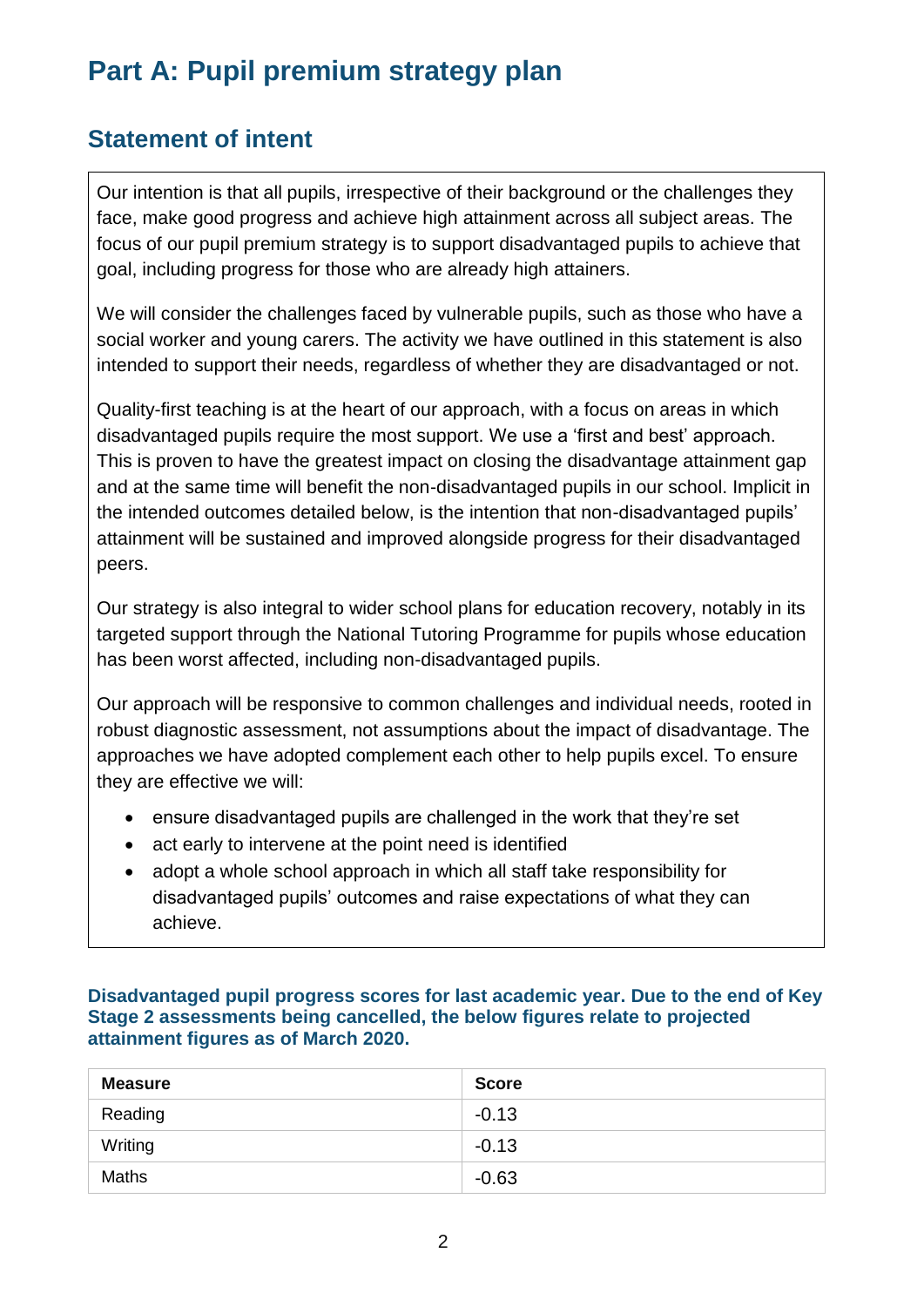| Measure (for reading, writing and maths<br>combined) | <b>Score</b> |
|------------------------------------------------------|--------------|
| Meeting expected standard at KS2                     | 12%          |
| Achieving high standard at KS2                       | 0%           |

#### **Strategy aims for disadvantaged pupils**

| <b>Measure</b>                                   | <b>Activity</b>                                                                                                                                                                                                                                                                                                                                                                                              |  |
|--------------------------------------------------|--------------------------------------------------------------------------------------------------------------------------------------------------------------------------------------------------------------------------------------------------------------------------------------------------------------------------------------------------------------------------------------------------------------|--|
| Priority 1                                       | Embed phonics into reading strategies. Children will<br>read in school and at home for pleasure and<br>enjoyment.                                                                                                                                                                                                                                                                                            |  |
| Priority 2                                       | To embed the Achievement For All (AfA) Emotional<br>Coaching Programme.                                                                                                                                                                                                                                                                                                                                      |  |
| Barriers to learning these<br>priorities address | Priority 1<br>Speech and language skills on entry.<br>Phonic knowledge translating into reading skills.<br>Vocabulary and language development through the<br>wider school.<br>Engagement in reading for pleasure at home.<br>Resources.<br>Priority 2<br>To increase language development to support<br>emotional awareness<br>Developing understanding of neuroscience<br>underlying emotional development |  |
| Projected spending                               | Forest Schools £7,980<br>Teaching Staff (incl Training) £48,510                                                                                                                                                                                                                                                                                                                                              |  |

## **Teaching priorities for current academic year**

| Aim                               | <b>Target</b>                                                             | <b>Target date</b> |
|-----------------------------------|---------------------------------------------------------------------------|--------------------|
| Progress in Reading               | To be in line or above that of non-Pupil<br>Premium children              | <b>July 2022</b>   |
| Progress in Writing               | To be in line or above that of non-Pupil<br>Premium children              | <b>July 2022</b>   |
| Progress in<br><b>Mathematics</b> | To be in line or above that of non-Pupil<br>Premium children              | <b>July 2022</b>   |
| <b>Phonics</b>                    | Achieve national average expected<br>standard in Phonics Screening Check. | <b>July 2022</b>   |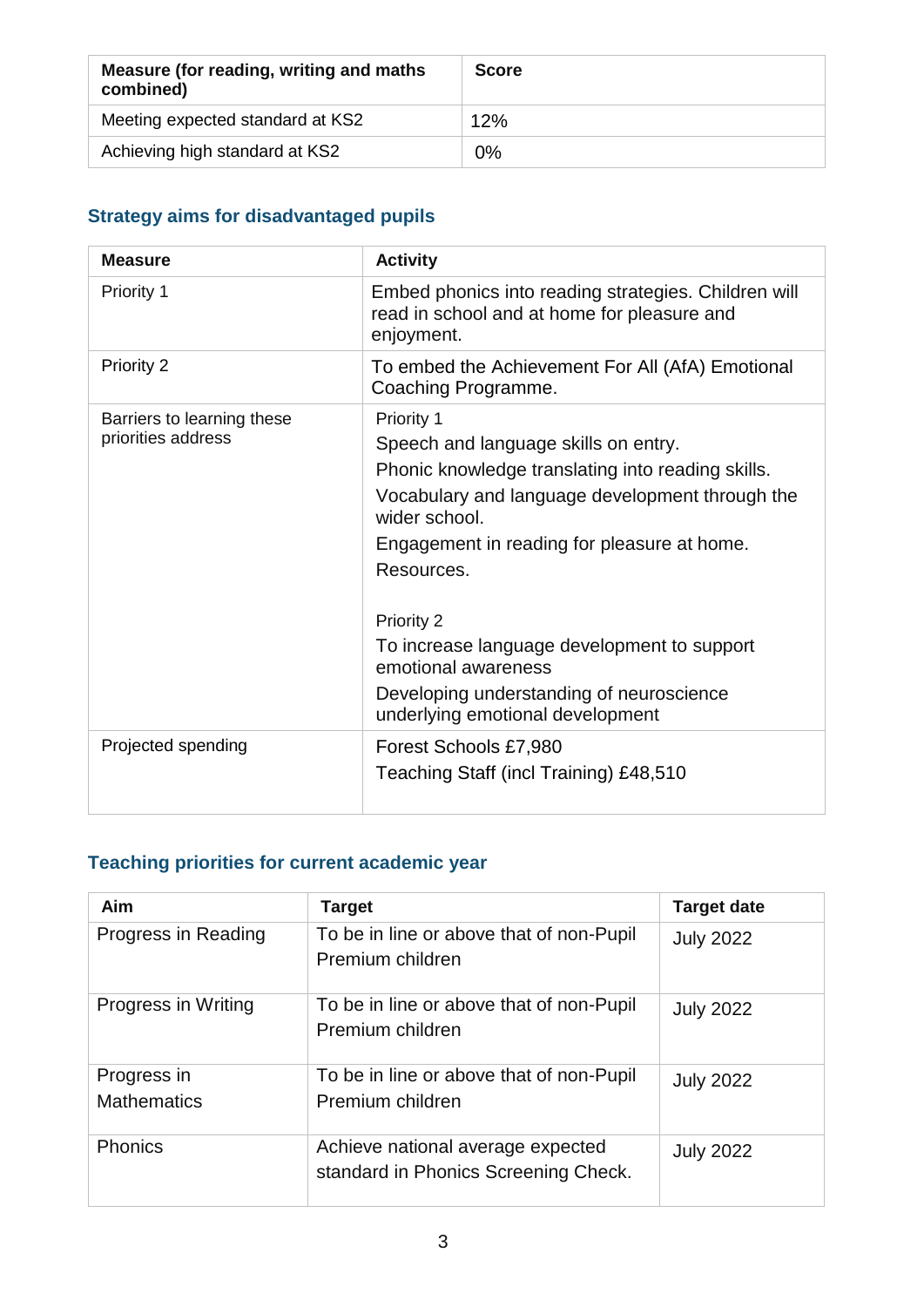| Other | Improve attendance of disadvantaged<br>pupils to average of 'others'. | <b>July 2022</b> |  |
|-------|-----------------------------------------------------------------------|------------------|--|
|-------|-----------------------------------------------------------------------|------------------|--|

## **Targeted academic support for current academic year**

| <b>Measure</b>                                   | <b>Activity</b>                                                                                                                                                                                                                          |
|--------------------------------------------------|------------------------------------------------------------------------------------------------------------------------------------------------------------------------------------------------------------------------------------------|
| Priority 1                                       | <b>Ensure all Class Teachers and Teaching Assistants</b><br>have received RWI Phonics CPD (including new<br>staff).                                                                                                                      |
|                                                  | Embed the use of RWInc. Book Bag Books through<br>Reception, Year 1 and Year 2.                                                                                                                                                          |
|                                                  | Additional TA time and phonics teaching for PP<br>children in Year One.                                                                                                                                                                  |
|                                                  | Guided reading taught daily using Reading Explorers<br>strategies in all KS2 classes.                                                                                                                                                    |
|                                                  | Wider use of reading fluency strategies adopted by<br>the school.                                                                                                                                                                        |
|                                                  | Reading Champs for Year 3 pupils.                                                                                                                                                                                                        |
|                                                  | Additional TA time for 1:1 reading.<br>Additional Year 6 Guided Reading.                                                                                                                                                                 |
| Priority 2                                       | Through CPD sessions staff will have an increased<br>awareness of how the language they use in everyday<br>interaction with the children can positively impact<br>upon their emotions, enhancing academic attainment<br>and progress.    |
|                                                  | Baseline assessments to be undertaken at the<br>beginning of the programme to show increased<br>progress at the end.                                                                                                                     |
| Barriers to learning these<br>priorities address | Priority 1<br>Speech and language skills on entry.<br>Phonic knowledge developing into decoding skills.<br>Vocabulary and language development through the<br>wider school.<br>Engagement in reading for pleasure at home.<br>Resources. |
|                                                  | Priority 2<br>To increase language development to support<br>emotional awareness.<br>Developing understanding of neuroscience and<br>underlying emotional development.                                                                   |
| Projected spending                               | Forest Schools £7,980<br>Teaching Staff (incl Training) £48,510                                                                                                                                                                          |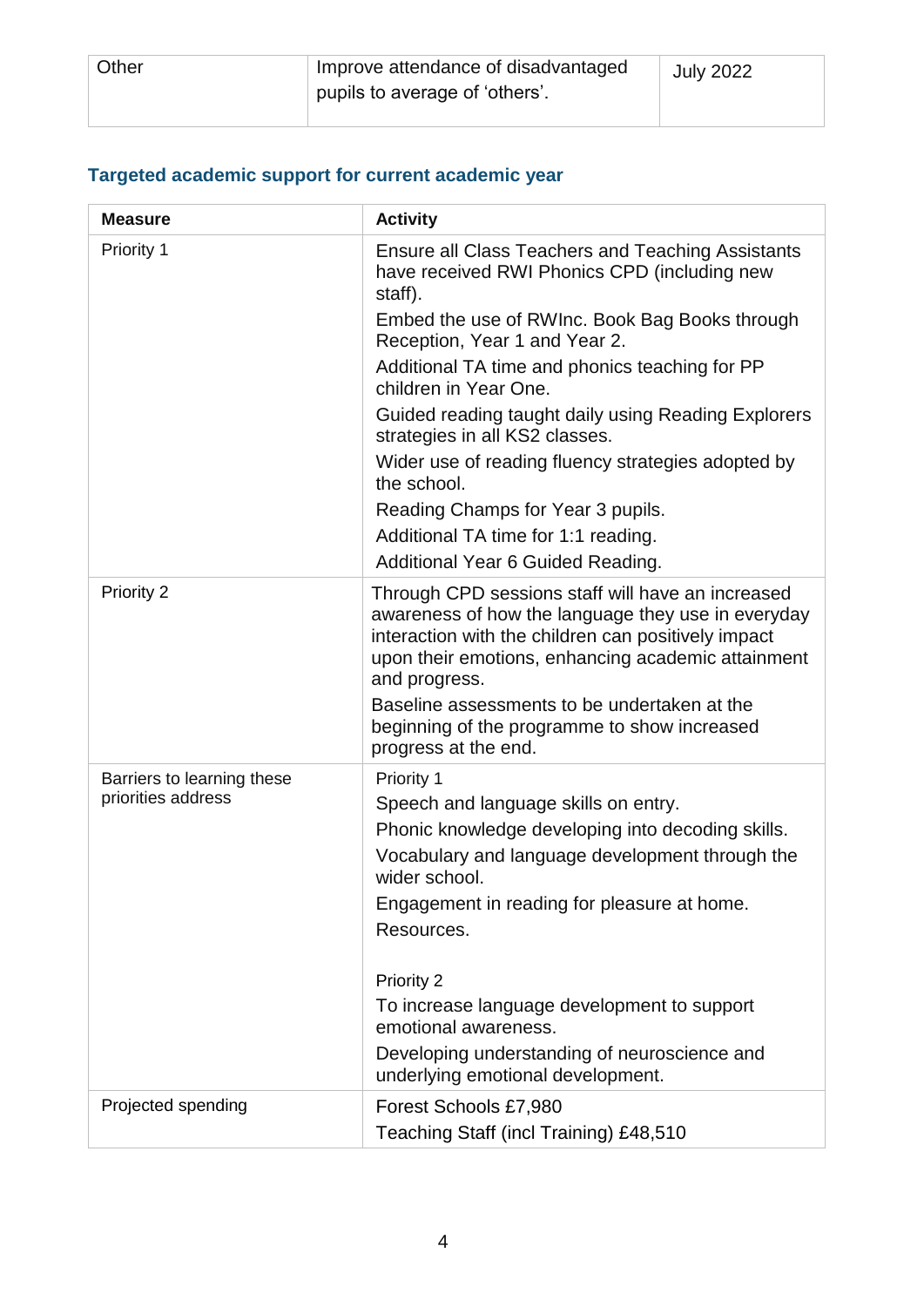## **Wider strategies for current academic year**

| <b>Measure</b>                                   | <b>Activity</b>                                                                                                                                                                        |
|--------------------------------------------------|----------------------------------------------------------------------------------------------------------------------------------------------------------------------------------------|
|                                                  | Developing and embedding the St. George's revised<br>curriculum.                                                                                                                       |
| Priority 1                                       | Ensuring opportunities to build the children's Cultural<br>Capital through the curriculum.                                                                                             |
|                                                  | Continue to implement Forest School in all classes<br>from Reception to Year 6.                                                                                                        |
| <b>Priority 2</b>                                | Embed the 5 ways to wellbeing project through<br>school with an increased awareness of pupils<br>emotional intelligence.                                                               |
|                                                  | Priority 1                                                                                                                                                                             |
| Barriers to learning these<br>priorities address | Curriculum is designed to build knowledge<br>sequentially.                                                                                                                             |
|                                                  | Curriculum is designed to create 'sticky knowledge'<br>that is embedded in pupil's long term memory.                                                                                   |
|                                                  | English curriculum supports the development of<br>language skills across the curriculum.                                                                                               |
|                                                  | Forest School sessions - teaching pupils in a<br>different learning environment, building skills in self-<br>confidence, communication, teamwork and improved<br>attitude to learning. |
|                                                  | Priority $2 -$                                                                                                                                                                         |
|                                                  | Curriculum time is given to mental health and<br>wellbeing.                                                                                                                            |
|                                                  | Pupils regularly use journaling techniques and<br>discussion.                                                                                                                          |
|                                                  | Forest School £7,820                                                                                                                                                                   |
| Projected spending                               | Teaching Staff (incl Training) £48,510                                                                                                                                                 |
|                                                  |                                                                                                                                                                                        |

#### **Monitoring and Implementation**

| Area     | <b>Challenge</b>                                                                                                                                                | <b>Mitigating action</b>                                                                                         |
|----------|-----------------------------------------------------------------------------------------------------------------------------------------------------------------|------------------------------------------------------------------------------------------------------------------|
| Teaching | Ensuring dedicated time is<br>given to staff professional<br>development on curriculum<br>priorities.<br>Learning behaviours of the<br>pupils - ready to learn. | Use of INSET days and staff<br>meetings.<br>Additional adult support in class<br>to provide targeted group work. |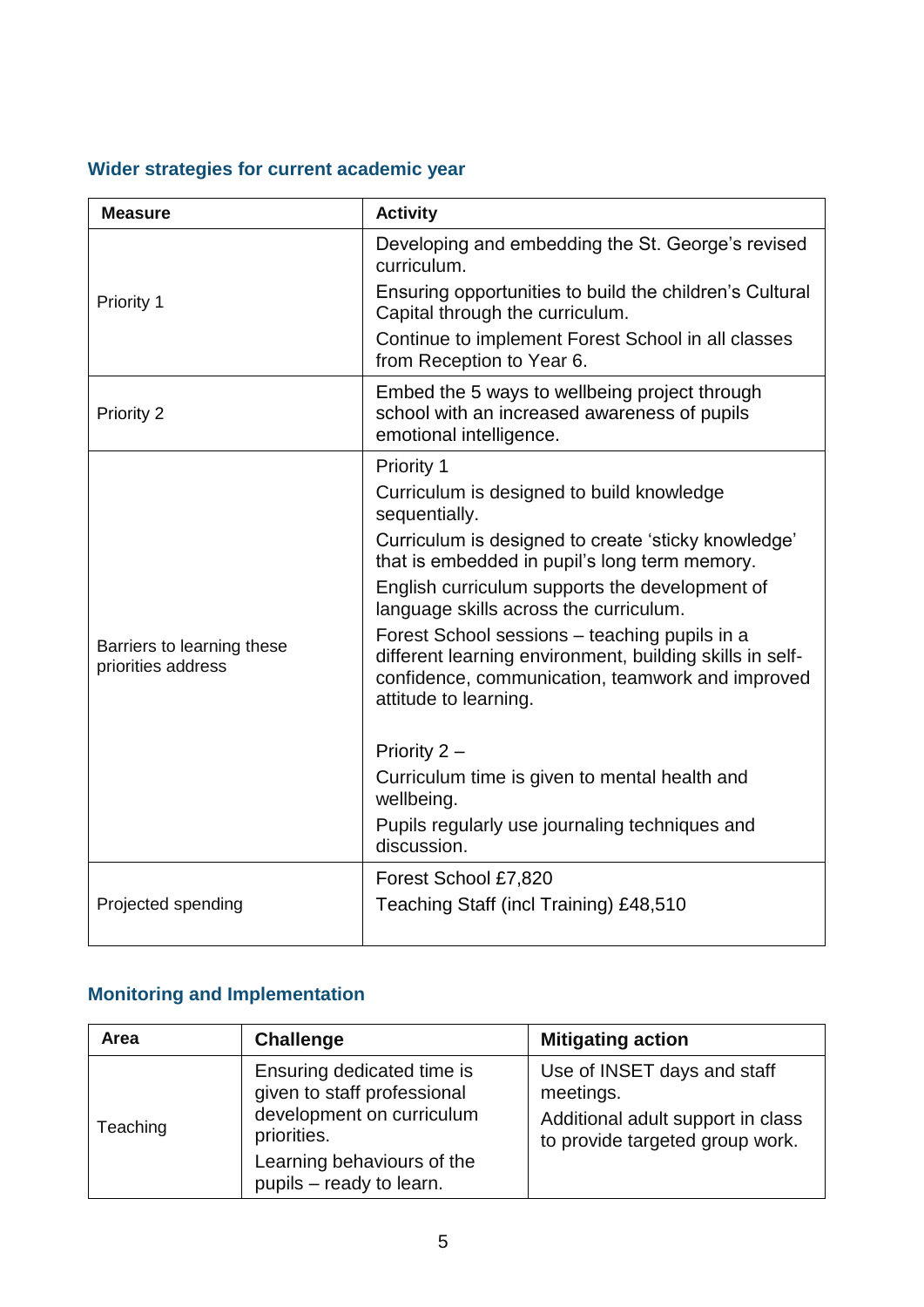|                  | Middle Leaders have enough<br>time to monitor curriculum<br>priorities and provide support.                                     | Middle Leaders given time to<br>provide coaching and support.                                                                                                                                                           |
|------------------|---------------------------------------------------------------------------------------------------------------------------------|-------------------------------------------------------------------------------------------------------------------------------------------------------------------------------------------------------------------------|
| Targeted support | Read Write Inc Training and<br>implementation has a positive<br>impact on reading through Key<br>Stage One.                     | Middle leaders to monitor the<br>impact of phonics and reading<br>intervention through school.                                                                                                                          |
|                  | Pupil premium children<br>supported by Class teachers<br>and TA's to develop an<br>awareness of their emotional<br>development. | Monitoring of progress from<br>baseline assessments for AfA.<br>Action to be implemented where<br>appropriate to ensure progress.                                                                                       |
|                  | <b>Ensuring Five Ways to</b><br>Wellbeing continue to be<br>promoted within the curriculum<br>once the programme finishes.      | Five Ways to Wellbeing posters<br>to be clearly displayed within<br>classrooms and around school.<br>Staff (teachers and teaching<br>assistants) to make regular<br>mention of the five ways during<br>curriculum time. |
| Wider strategies | To ensure children are able to<br>participate fully in Forest<br>School sessions within Covid-                                  | Monitoring undertaken by PSHE<br>subject leads.<br>Full risk assessment undertaken                                                                                                                                      |
|                  | 19 restrictions                                                                                                                 | by Forest School staff.<br>Forest School staff provide a<br>detailed report of the sessions to<br>class teachers following each<br>teaching block, giving a record<br>of activities undertaken and<br>progress made.    |

#### **Review: last year's aims and outcomes**

| <b>Aim</b>                                                                                                        | <b>Outcome</b>                                                                                                             |
|-------------------------------------------------------------------------------------------------------------------|----------------------------------------------------------------------------------------------------------------------------|
| Embed phonics into reading strategies.<br>Children will read in school and at home for<br>pleasure and enjoyment. | PP children prioritised for 1:1 reading with<br>staff or reading volunteers.                                               |
|                                                                                                                   | Book bag books sent home with pupils<br>matched to phonic and decoding knowledge,<br>pupils also take a book for pleasure. |
|                                                                                                                   | PP children in KS2 taught reading skills<br>through Reading Explorers with a focus on<br>language development.             |
|                                                                                                                   | PP children selected for reading fluency<br>intervention.                                                                  |